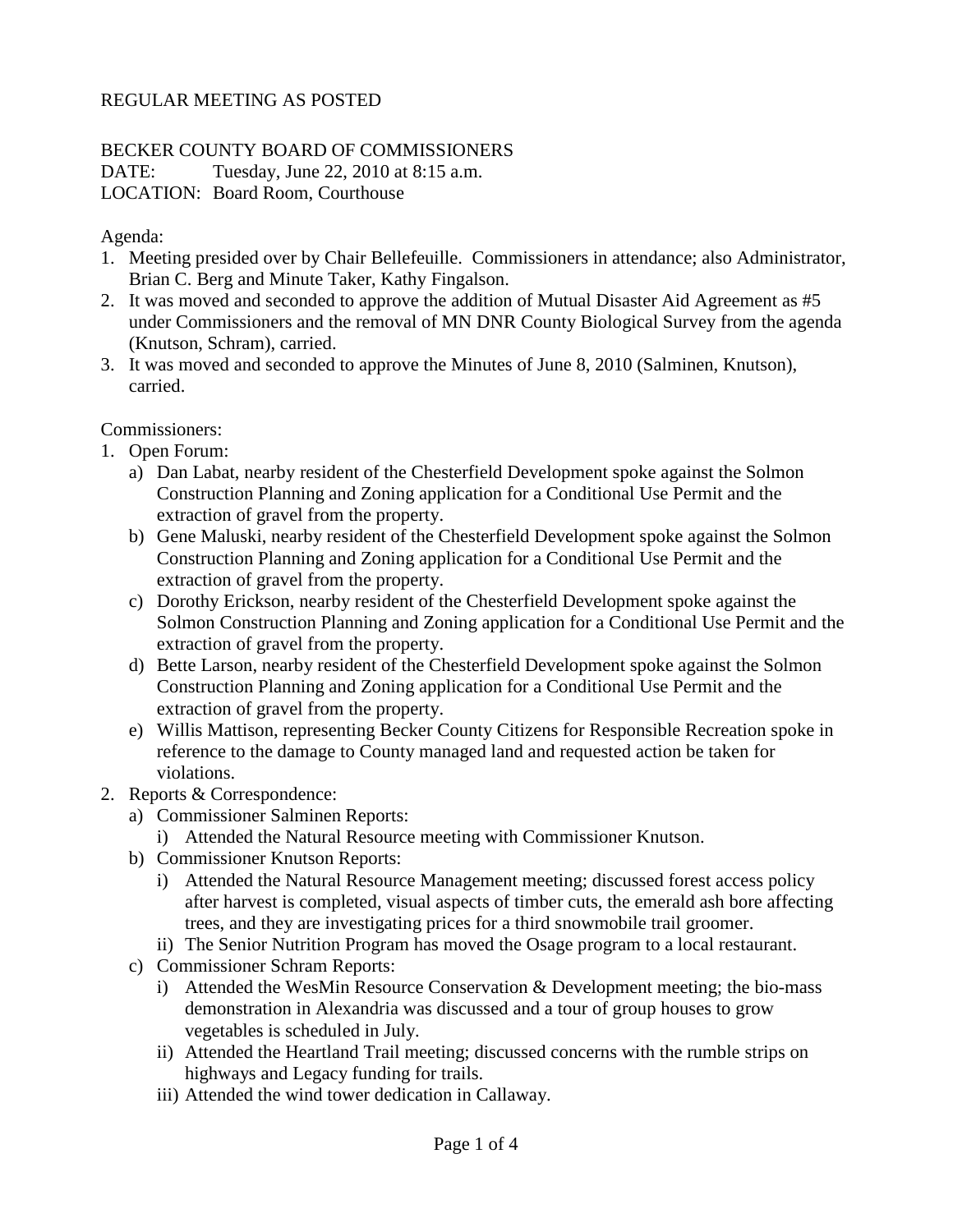- iv) Had lunch at the Osage restaurant; the food was great and the people really liked the new location.
- v) Attended the Land of the Dancing Sky meeting; the 2011 funding request will remain the same, discussed senior meals at Lake Park and the audit for 1999-2004 was approved.
- d) Commissioner Nelson Reports:
	- i) Attended several lake association meeting in the last two weeks; the main concern is the invasive species and water quality.
	- ii) Attended the Lake Agassiz Regional Library meeting; the budget proposal for next year is zero percent increase.
- e) Commissioner Bellefeuille Reports:
	- i) Attended the Economic Development meeting; received a good report on the audit; they have received no increase in seven years and a possible shortfall is coming in 2012.
	- ii) Attended the Sheriff Committee meeting; very impressed with the ability of the Sheriff's Department in obtaining grant funding.
	- iii) Went on a site inspection with Steve Skoog, he was very impressed with the manner in which Steve communicates with the residents.
	- iv) Attended a Long Lake meeting; concerned with the clarity reading being down on the lake.
- 3. Appointments:
	- a) There were no appointments.
- 4. Resolution Concerning Coroner's Position:
	- a) It was moved and seconded to approve Resolution 06-10-2C where the Becker County Coroner position will be filled by appointment, the person currently elected to the position shall serve in that office until completion of the term, and that the term for the first appointed Coroner shall begin upon expiration of the term of the incumbent and run for a period of four years (Knutson, Schram), carried.
	- b) Brian Berg thanked Ryan Tangen and Tim Gordon for their quick work in this matter as there were timelines to be met.
- 5. Mutual Disaster Aid Agreements:
	- a) It was agreed by consensus that Becker County will help their neighbors and the Department Heads will make the decisions regarding the help they will offer.

Auditor-Treasurer, Ryan Tangen presented:

- 1. It was moved and seconded to approve Resolution 06-10-2D to approve the Annual Lease for Premises Permit to conduct gambling by Wolf Lake Lions Club for operations at Toad Lake Store in Toad Lake Township (Schram, Nelson), carried.
- 2. It was moved and seconded to approve Resolution 06-10-2E to approve the Gambling Application for Exempt Permit to conduct a raffle for the Alumni Association of the University of North Dakota on July 22, 2010 for operations at the Detroit Country Club in Lake View Township (Knutson, Salminen), carried.

Finance Committee Minutes, Ryan Tangen presented:

1. It was moved and seconded to approve the Claims with the over 90 day claims (1) DL Towing in the amount of \$61; (2) Hennepin Healthcare System in the amount of \$300; (3) Lakes Country Towing in the amount of \$140; (4) Regions Hospital in the amount of \$644; (5) Larry Knutson in the amount of \$1,061; and (6) Roger Lundberg in the amount of \$55; and the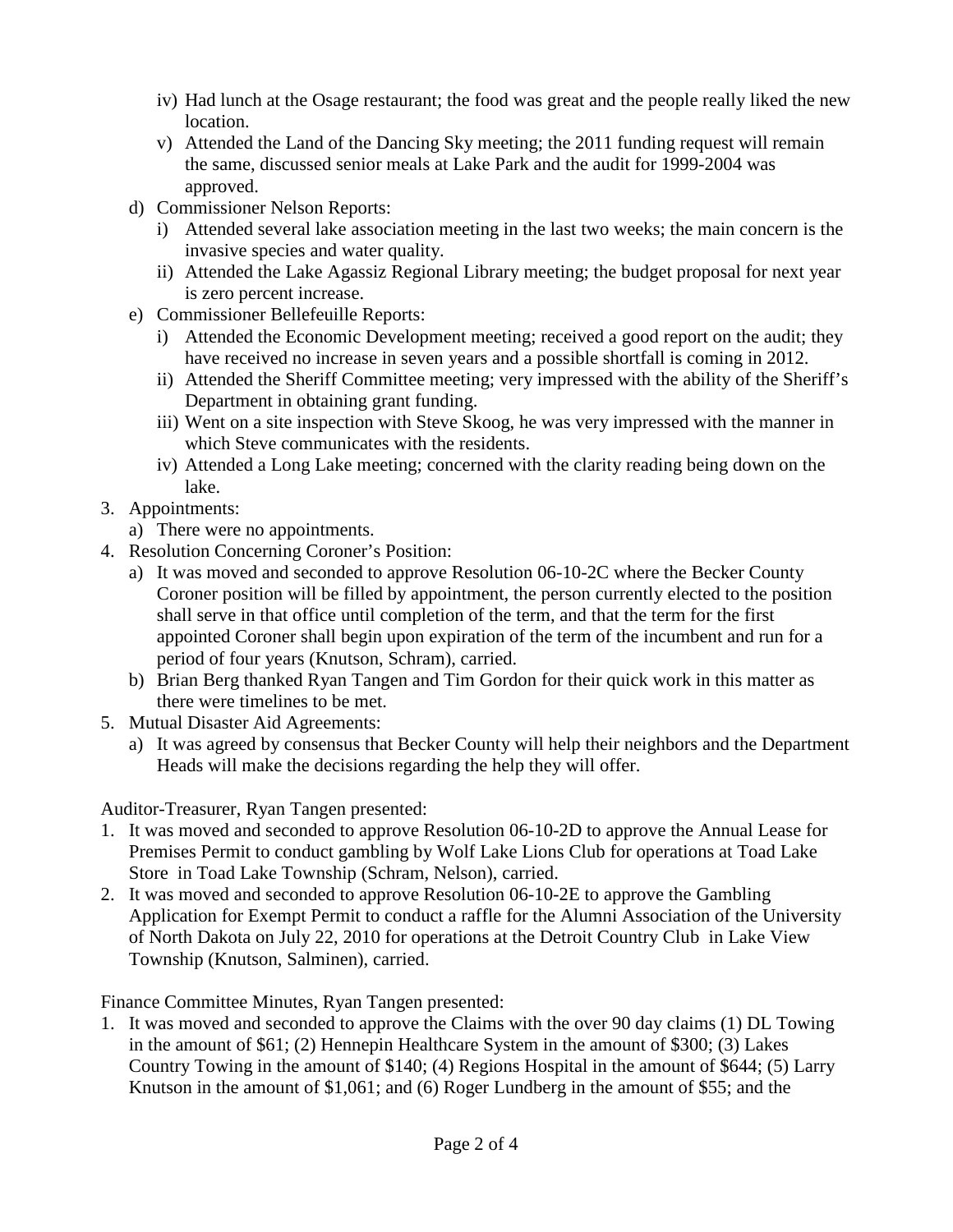Auditor's Warrants for 6/8/10 in the amount of \$6,466.82 and 6/15/10 in the amount of \$22,932.91 (Nelson, Schram), carried.

- 2. The Human Services claims were reviewed and it was recommended to approve as presented. Publication of Human Services Warrants was discussed.
- 3. It was recommended by the Finance Committee to approve the Sheriff's requests to approve the WE Fest Contract; recommended to approve Resolution 06-10-2B accepting the Boat and Water Safety Grant; and the mini-truck ordinance was discussed to address publication costs.
- 4. It was recommended by the Finance Committee to approve the Human Service's request to approve the Shared Care Agreement with Lakeland Mental Health.
- 5. It was moved and seconded to approve the Information Technology request to purchase two new laptops with Microsoft Office 2007 for Community Health in the amount of \$2,500 to be paid for by a PHer IV Grant for Emergency Preparedness (Knutson, Salminen), carried.
- 6. It was moved and seconded to approve the Information Technology request for a SQL Server Standard Edition 2008 Processor License for the estimated cost of \$3,632 (Salminen, Schram), carried.
- 7. It was recommended by the Finance Committee to approve Resolution 06-10-2C making the Coroner's position appointed.
- 8. It was moved and seconded to not pursue an ATM machine located in the Courthouse (Salminen, Schram), carried.
- 9. It was moved and seconded to pursue the purchase card program and authorize the Auditor-Treasurer to enter into an Agreement (Salminen, Nelson), carried.
- 10. Discussion was held regarding the election equipment costs.
- 11. It was moved and seconded to approve the Emergency Management 2010 Hazardous Material Emergency Preparedness Grant in the amount of \$4,875 (Salminen, Knutson), carried.

Assessor, Steve Skoog presented:

- 1 . It was moved and seconded to approve the abatement PIN 15.0216.000, Height of Land Township for \$32 (Nelson, Knutson), carried.
- 2 . It was moved and seconded to approve the tax exempt status for the tax court list of the White Earth Band of Chippewa Indians properties for a total of \$9,276 that will be removed from the tax rolls (Nelson, Salminen), carried.

Sheriff, Tim Gordon presented:

- 1 . It was moved and seconded to approve the publication of Intent to Adopt Mini Truck Ordinance (Salminen, Nelson), carried.
- 2 . It was moved and seconded to approve the We Fest Contract for 2010 for a total cost of \$31,273 (Schram, Salminen), carried.
- 3 . It was moved and seconded to accept Resolution 06-10-2B for the Federal Boat & Water Equipment Grant in the amount of \$4,131 (Schram, Salminen), carried.

Human Services, Nancy Nelson presented:

- 1. It was moved and seconded to approve the Shared Care Agreement with Lakeland Mental Health Center (Salminen, Schram), carried.
- 2. It was moved and seconded to approve the purchase of the Service Addendum with Lakeland Mental Health Center (Nelson, Knutson), carried.
- 3. It was moved and seconded to approve Resolution 06-10-2A for the Managed Care Procurement (Schram, Knutson), carried.